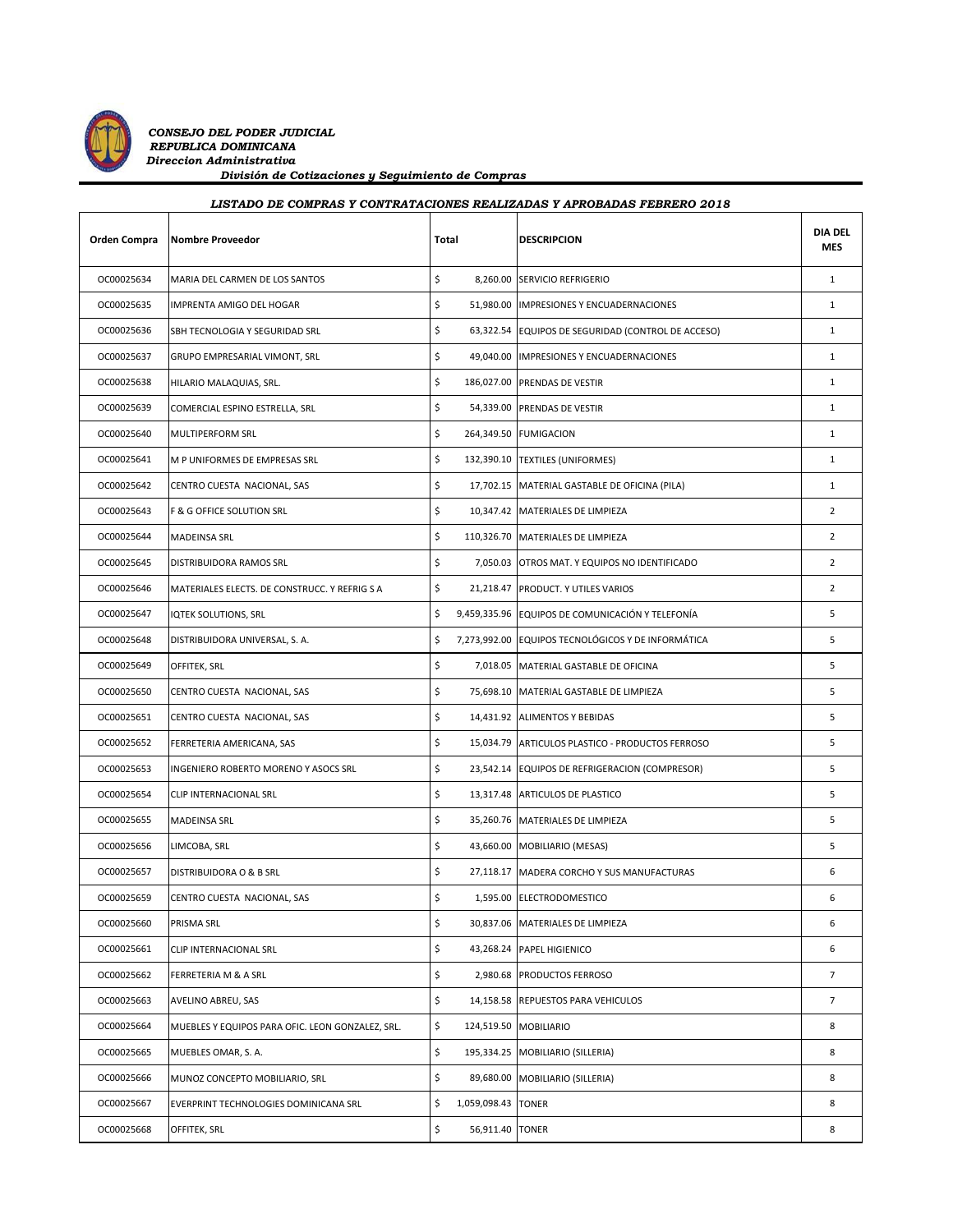

 *CONSEJO DEL PODER JUDICIAL REPUBLICA DOMINICANA Direccion Administrativa División de Cotizaciones y Seguimiento de Compras*

| Orden Compra | Nombre Proveedor                         | Total |                    | <b>DESCRIPCION</b>                                            | <b>DIA DEL</b><br><b>MES</b> |
|--------------|------------------------------------------|-------|--------------------|---------------------------------------------------------------|------------------------------|
| OC00025669   | TONER DEPOT INTERNATIONAL A. R. C., SRL, | \$    | 709,400.19 TONER   |                                                               | 8                            |
| OC00025670   | HERMOSILLO COMERCIAL SRL                 | \$    |                    | 638,902.13 MATERIAL GASTABLE (LIMPIEZA)                       | 8                            |
| OC00025671   | <b>ECOQUIMICA RLP SRL</b>                | \$    |                    | 11,900.60   MATERIAL GASTABLE DE LIMPIEZA                     | 9                            |
| OC00025672   | EDITORA DEL CARIBE, SA                   | \$    |                    | 62,828.86 PUBLICACION                                         | 9                            |
| OC00025673   | COMPU-OFFICE DOMINICANA SRL              | \$    |                    | 207,759.04 MATERIAL GASTABLE (OFICINA)                        | 9                            |
| OC00025674   | DISTRIBUIDORA LAUGAMA SRL                | \$    |                    | 7,956.60 MATERIAL GASTABLE (OFICINA)                          | 9                            |
| OC00025675   | EVERPRINT TECHNOLOGIES DOMINICANA SRL    | \$    |                    | 45,724.01   MATERIAL GASTABLE (OFICINA)                       | 9                            |
| OC00025676   | MAXIBODEGAS EOP DEL CARIBE SRL           | \$    |                    | 285,949.29 MATERIAL GASTABLE (OFICINA)                        | 9                            |
| OC00025678   | SERVICIOS EMPRESARIALES CANAAN SRL       | \$    |                    | 9,508.09 DISPENSADORES DE PAPEL                               | 9                            |
| OC00025679   | DISTRIBUIDORA O & B SRL                  | \$    |                    | 23,104.87 CORTINAS VENECIANAS                                 | 9                            |
| OC00025680   | <b>CECOMSA SRL</b>                       | \$    |                    | 54,957.82 EQUIPOS TECNOLÓGICOS Y DE INFORMÁTICA               | 9                            |
| OC00025681   | IMPRESORA DE LEON SRL                    | \$    |                    | 5,310.00  IMPRESIONES Y PUBLICACIONES (INVITACIONES)          | 12                           |
| OC00025682   | INDUSTRIAS BANILEJAS, SAS                | \$    | 72,198.63 BEBIDAS  |                                                               | 12                           |
| OC00025683   | INDUSTRIAS BANILEJAS, SAS                | \$    | 149,527.17 BEBIDAS |                                                               | 12                           |
| OC00025684   | PADRON OFFICE SUPPLY SRL                 | \$    |                    | 18,425.70 MATERIAL GASTABLE DE OFICINA                        | 12                           |
| OC00025685   | P & V MOVIL COMERCIAL, SRL               | \$    |                    | 7,048.14 PRODUCTOS QUIMICOS                                   | 12                           |
| OC00025686   | INTERDECO, SRL.                          | \$    |                    | 5,479.87 CORTINAS VENECIANAS                                  | 12                           |
| OC00025687   | FERRETERIA M & A SRL                     | \$    |                    | 23,989.40 PRODUCTOS FERRETEROS (BRAZOS HIDRAULICOS)           | 12                           |
| OC00025688   | IMPORTADORA DOPEL, SRL.                  | \$    |                    | 7,386.80 MATERIALES DE ESCRITORIO                             | 12                           |
| OC00025689   | DIGISI, SRL                              | \$    |                    | 60,711.00 UTILES DE ESCRITORIO                                | 12                           |
| OC00025690   | OFFITEK, SRL                             | \$    |                    | 1,705.81   MATERIALES DE ESCRITORIO                           | 13                           |
| OC00025691   | IMPORTADORA DOPEL, SRL.                  | \$    |                    | 14,431.40 MATERIALES DE ESCRITORIO                            | 13                           |
| OC00025692   | ANTONIO P HACHE & CO SAS                 | \$    |                    | 237,500.00 MUEBLES DE OFICINA Y EST                           | 13                           |
| OC00025693   | CONFECCIONES DIVERSAS ZI SRL             | \$    |                    | 325,237.50 TEXTILES (UNIFORMES)                               | 13                           |
| OC00025694   | LE TAILLEUR, SRL                         | \$    |                    | 71,980.00 TEXTILES (UNIFORMES)                                | 13                           |
| OC00025695   | EXODO SOLUCIONES, SRL.                   | \$    |                    | 100,300.00 EQUIPOS TECNOLÓGICOS Y DE INFORMÁTICA (MULTIFUNC.) | 13                           |
| OC00025696   | OFFICE SEAT, SRL                         | \$    |                    | 99,728.88 MOBILIARIO (ARMARIOS)                               | 13                           |
| OC00025697   | CENTRO CUESTA NACIONAL, SAS              | \$    |                    | 196,985.00 ELECTRODOMESTICOS                                  | 13                           |
| OC00025698   | RADIOCENTRO, S.A.S.                      | \$    |                    | 124,548.53 ELECTRODOMESTICOS                                  | 13                           |
| OC00025699   | LA INNOVACION, SRL                       | \$    |                    | 36,540.02 ELECTRODOMESTICOS                                   | 13                           |
| OC00025700   | OD DOMINICANA CORP                       | \$    |                    | 98,137.89 MATERIAL GASTABLE DE OFICINA (DVDs)                 | 13                           |
| OC00025701   | RAMON ANTONIO ANDUJAR BELTRE             | \$    | 2,360.00 PAPEL     |                                                               | 13                           |
| OC00025702   | METRO TECNOLOGIA SRL                     | \$    |                    | 20,768.00 OTROS RESPUESTOS Y ACCESORIOS MENORES               | 13                           |
| OC00025703   | V ENERGY, S.A.                           | \$    |                    | 750,000.00 COMBUSTIBLE                                        | 13                           |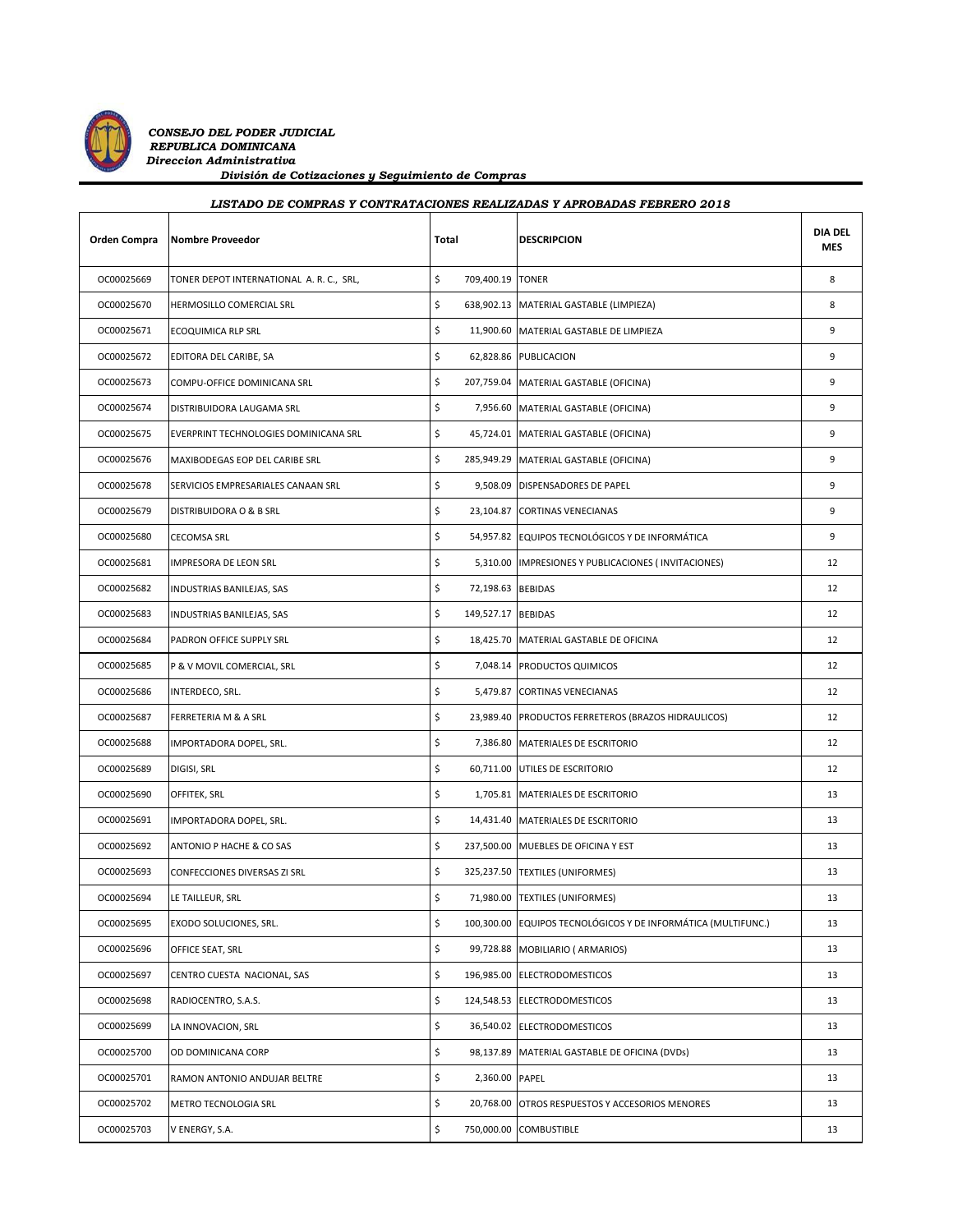

*CONSEJO DEL PODER JUDICIAL REPUBLICA DOMINICANA Direccion Administrativa División de Cotizaciones y Seguimiento de Compras*

| Orden Compra | <b>Nombre Proveedor</b>                           | Total |  | <b>DESCRIPCION</b>                                       | <b>DIA DEL</b><br><b>MES</b> |
|--------------|---------------------------------------------------|-------|--|----------------------------------------------------------|------------------------------|
| OC00025704   | FARMACO QUIMICA NACIONAL, S. A.                   | \$    |  | 7,644.30 PRODUCTOS FARMACÉUTICOS                         | 14                           |
| OC00025705   | CENTRO CUESTA NACIONAL, SAS                       | \$    |  | 51,241.80 ALIMENTOS Y BEBIDAS                            | 14                           |
| OC00025706   | CENTRO CUESTA NACIONAL, SAS                       | \$    |  | 13,098.46 ALIMENTOS Y BEBIDAS                            | 14                           |
| OC00025707   | CENTRO CUESTA NACIONAL, SAS                       | \$    |  | 8,927.79 ALIMENTOS Y BEBIDAS                             | 14                           |
| OC00025708   | HILARIO MALAQUIAS, SRL.                           | \$    |  | 32,916.10 TEXTILES (UNIFORMES)                           | 14                           |
| OC00025709   | <b>BELTREZ DECORAUTO SRL</b>                      | \$    |  | 10,000.00 REPUESTO PARA VEHICULOS                        | 14                           |
| OC00025710   | METRO TECNOLOGIA SRL                              | \$    |  | 182,717.10 EQUIPOS TECNOLOGICOS Y DE INFORM (TURNOMATIC) | 15                           |
| OC00025711   | SINERGIT, S.A.                                    | \$    |  | 196,865.70 EQUIPOS TECNOLÓGICOS Y DE INFORMÁTICA         | 15                           |
| OC00025712   | ONE WM EIRL                                       | \$    |  | 42,480.00 MATERIAL GASTABLE (LIMPIEZA)                   | 16                           |
| OC00025713   | PAPELES COMERCIALES DIANA, SA                     | \$    |  | 1,157,580.00 MATERIAL GASTABLE                           | 16                           |
| OC00025714   | DIGISI, SRL                                       | \$    |  | 242,844.00 EQUIPOS TECNOLÓGICOS Y DE INFORMÁTICA         | 16                           |
| OC00025715   | ALMACENES UNIDOS, SAS                             | \$    |  | 148,380.00 PRODUCTOS DE PLOMERÍA                         | 16                           |
| OC00025716   | VICTOR GARCIA AIRE ACONDICIONADO SRL              | \$    |  | 112,349.97 EQUIPOS Y MATERIALES DE REFRIGERACION         | 16                           |
| OC00025717   | <b>FERRETERIA M &amp; A SRL</b>                   | \$    |  | 50,607.84 PRODUCTOS FERRETEROS                           | 16                           |
| OC00025718   | GRUPO GRM, SRL.                                   | \$    |  | 43,003.92 PRODUCTOS FERRETEROS                           | 16                           |
| OC00025719   | SMURFIT KAPPA REPUBLICA DOMINICANA S A            | \$    |  | 227,485.36 PAPEL CARTON                                  | 16                           |
| OC00025720   | XION XOLUTIONS SRL                                | \$    |  | 205,320.00 UTILES DE ESCRITORIO                          | 16                           |
| OC00025721   | FERRETERIA OCHOA, SA                              | \$    |  | 6,967.17 PRODUCTOS FERRETEROS                            | 16                           |
| OC00025722   | REFRICENTRO LOS PRADOS, SRL.                      | \$    |  | 209,215.00 HERRAMIENTAS, MAT. ELECT.PROD. FERROSO        | 19                           |
| OC00025723   | GRUPO EMPRESARIAL VIMONT, SRL                     | \$    |  | 123,920.00  IMPRESIONES Y ENCUADERNACIONES (BOLETINES)   | 19                           |
| OC00025724   | INVERPLATA, S.A.                                  | \$    |  | 473,652.26 SERVICIOS DE HOSPEDAJE Y ALQUILER DE SALÓN    | 19                           |
| OC00025725   | <b>LUVALE SRL</b>                                 | \$    |  | 13,688.00 REFRIGERIO                                     | 19                           |
| OC00025726   | CENTRO CUESTA NACIONAL, SAS                       | \$    |  | 629.00 MURAL DE CORCHO                                   | 19                           |
| OC00025727   | MARIA DEL CARMEN DE LOS SANTOS                    | \$    |  | 45,648.00 REFRIGERIO                                     | 19                           |
| OC00025728   | GL PROMOCIONES, SRL.                              | \$    |  | 28,553.64 TEXTILES (UNIFORMES)                           | 19                           |
| OC00025729   | <b>GILGAMI GROUP SRL</b>                          | \$    |  | 4,253,017.00 EQUIPOS DE REFRIGERACION                    | 19                           |
| OC00025730   | AMANA COMERCIAL, SRL                              | \$    |  | 6,624.00 CAPA Y ZAPATOS IMPERMEABLES PARA LLUVIA         | 19                           |
| OC00025731   | EVALUACIONES PSICOLOGICAS SISTEMICAS (EPSI), EIRL | \$    |  | 9,440.00 PRUEBAS PSICOMÉTRICAS                           | 20                           |
| OC00025732   | JALAO, SRL                                        | \$    |  | 87,360.00 ALIMENTOS Y BEBIDAS (CENA CLAUSURA EVENTO)     | 20                           |
| OC00025733   | P & V MOVIL COMERCIAL, SRL                        | \$    |  | 21,405.20 PRODUCTOS FERRETEROS EBANISTERIA               | 20                           |
| OC00025734   | LUVALE SRL                                        | \$    |  | 11,546.30 ALIMENTOS Y BEBIDAS PARA PERSONAS              | 20                           |
| OC00025735   | INVESTIGACION & PUBLICOS SRL                      | \$    |  | 78,824.00 IMPRESIONES Y PUBLICACIONES DIGITALES          | 20                           |
| OC00025736   | EDITORA DEL CARIBE, SA                            | \$    |  | 62,828.86 PUBLICACIÓN                                    | 20                           |
| OC00025737   | EDITORA LISTIN DIARIO S A                         | \$    |  | 68,987.52 PUBLICACIÓN                                    | 20                           |